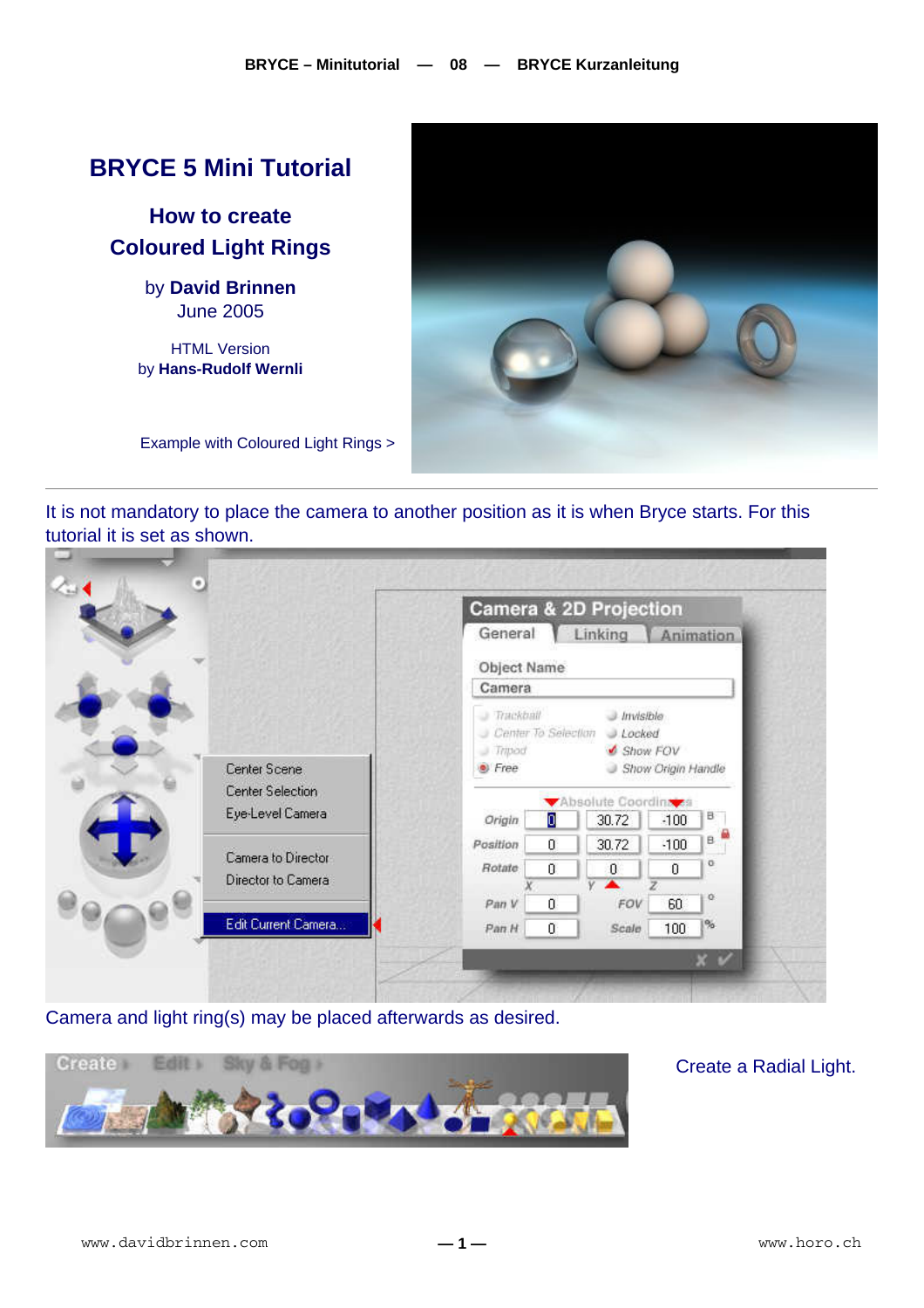## **BRYCE – Minitutorial — 08 — BRYCE Kurzanleitung**





Copy selected radial light using the key combination [crtl][c] and paste it [ctrl][v]. The new radial light is now selected. Move it to the edge (Edit, X).



Select the first radial light and move it to the opposite edge of the grid and group it with the second.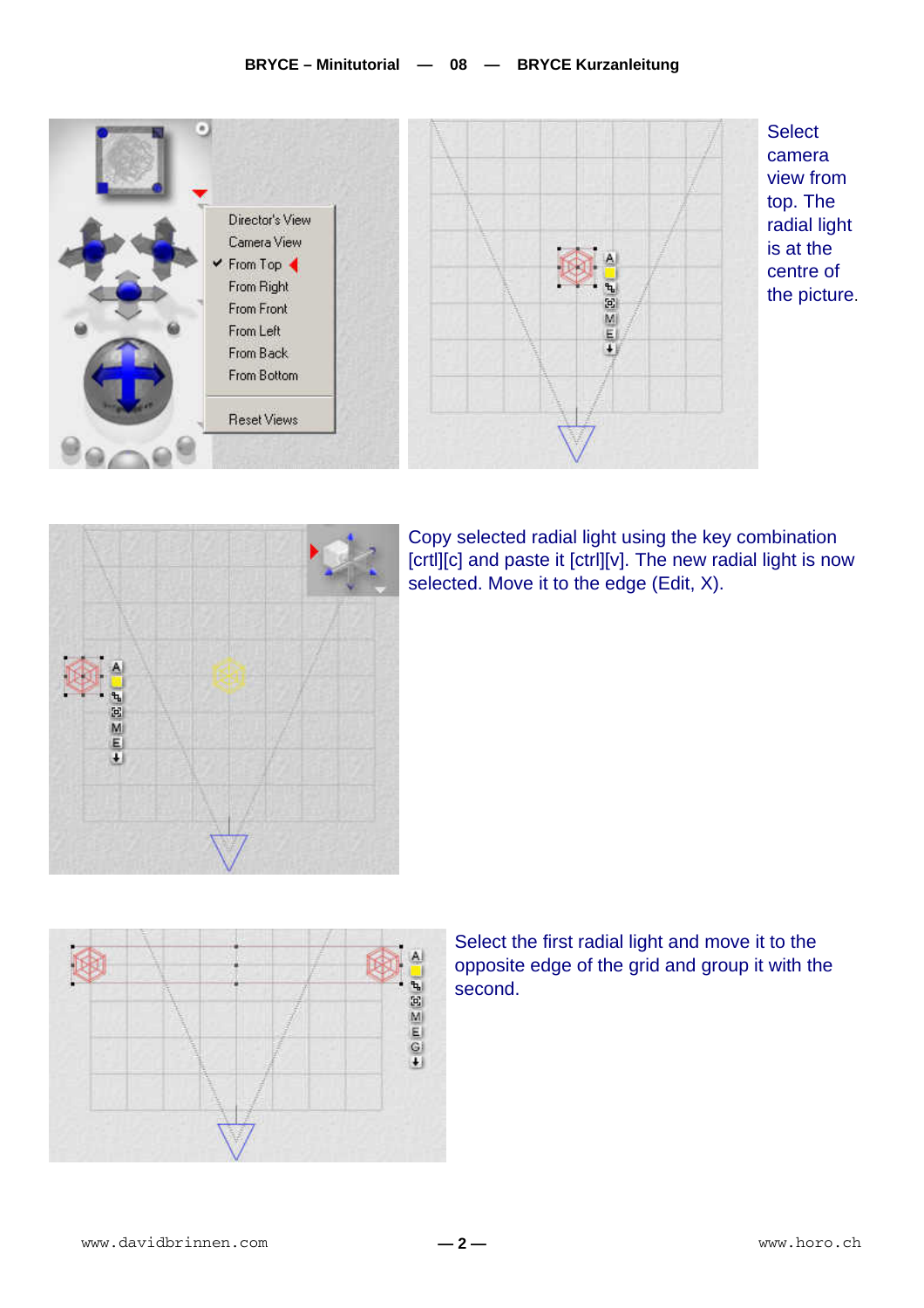

Mulrti-replicate the grouped radial lights with the values shown (Menu Edit > Multi-Replicate, or the key combination [ctrl][shift][d]).



## Un-group the result.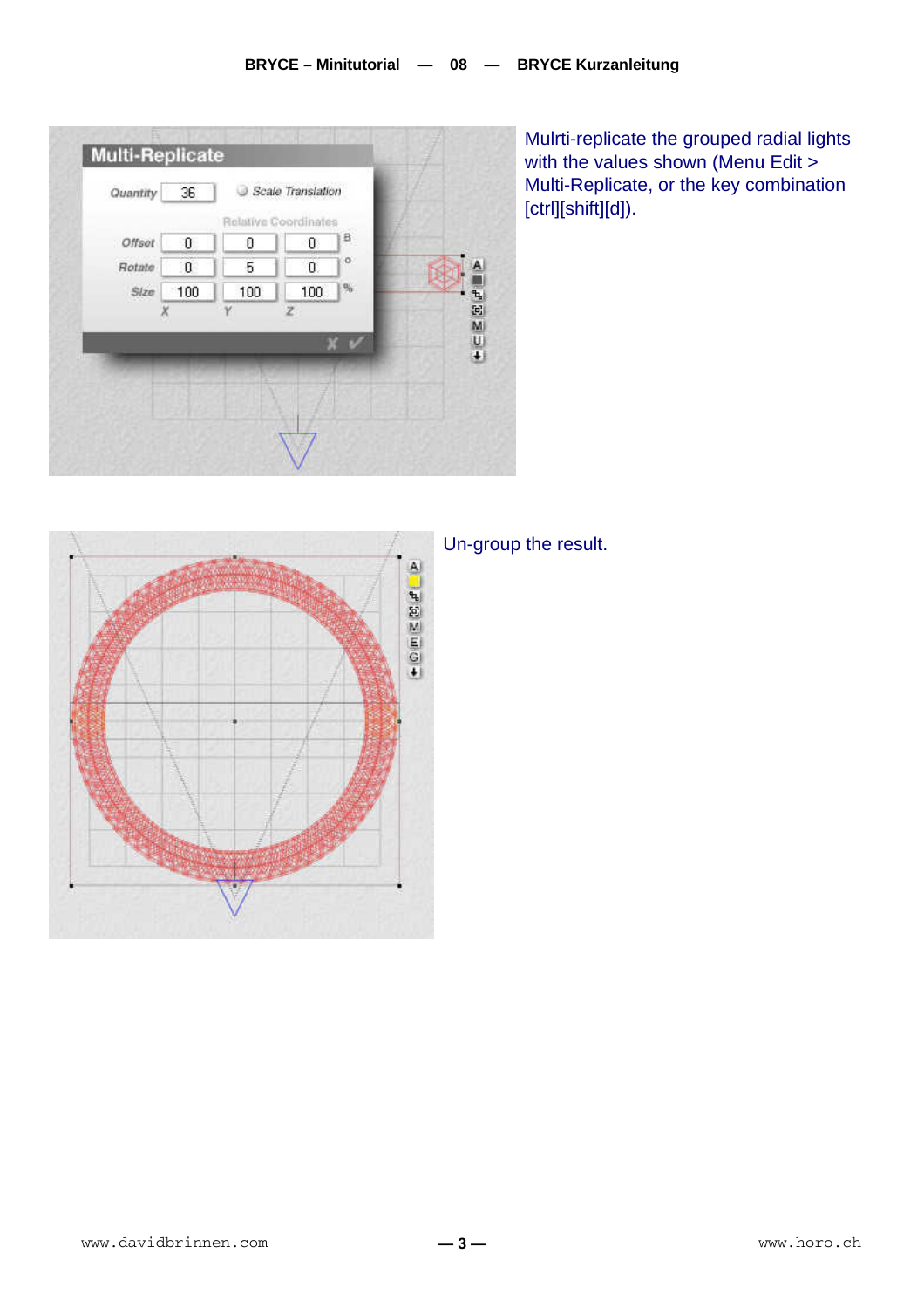

Select the remaining group and delete it ([ctrl][x] or [delete]. Thus, the initial two radial lights are removed and there is now the multi-replicated ring consisting of 36 single radial lights.



If you cannot find the bar shown at the bottom of your Bryce screen, click on the round, gridlike object at far right, which is displayed in any case. This object bar helps you to select objects in your scene. To select families, click on the rainbow square. A small window opens from which you can select a family. (Even though I use the English version of Bryce, this window appears in German.) Now click on the yellow family to select all radial lights.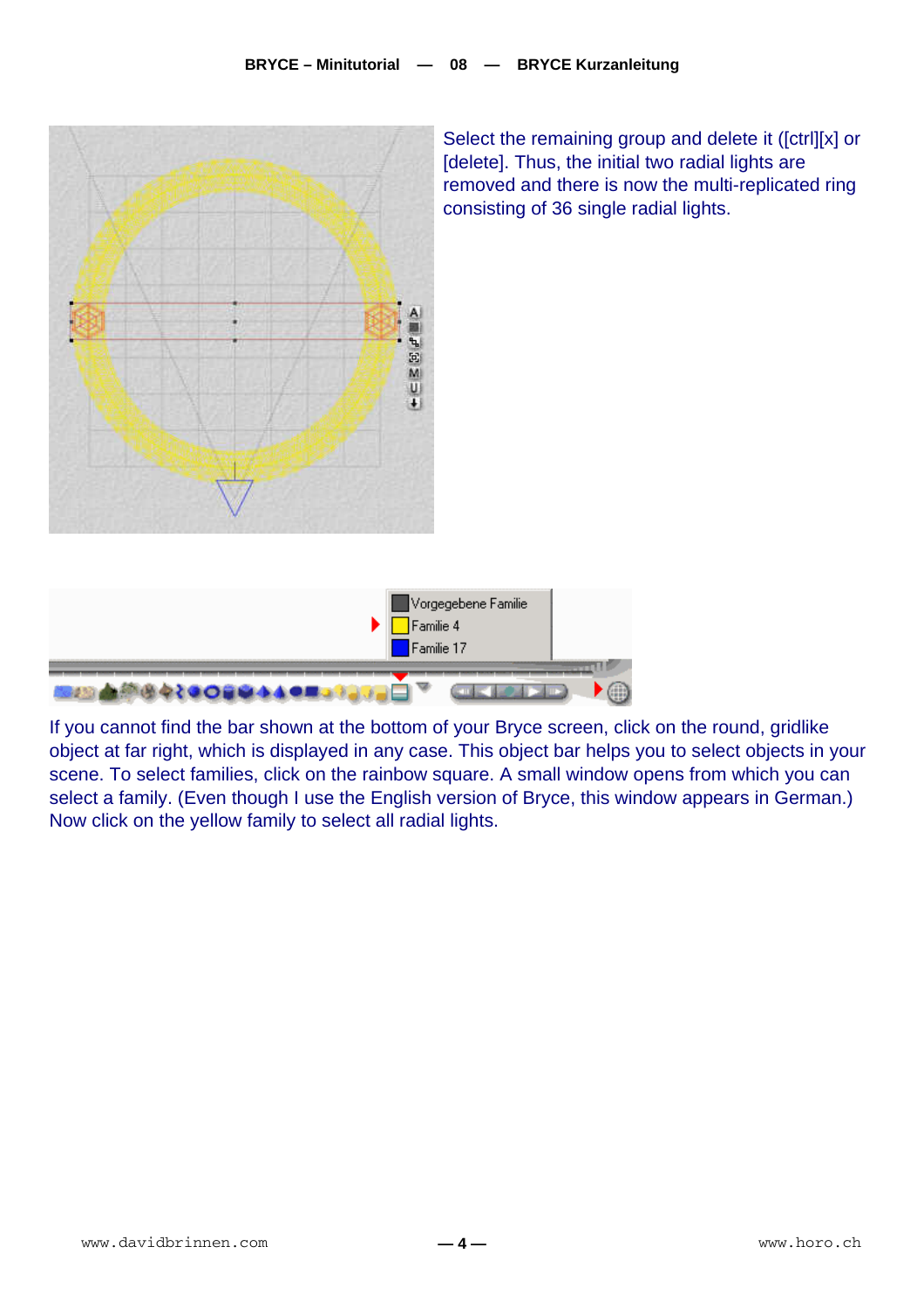

Change the family from yellow to orange so that these radial lights belong to the orange family. Click on the yellow field of the object attributes to do so.

We do this because each new light created is attributed automatically to the yellow family. We want to be able to select all lights of each ring separately.



All radial lights are selected but are not grouped. Thus, the size of all lights can be changed without changing the size of the ring. Scale the lights by either using the tool or open the attribute window of the family and change the size X/Y/Z from each 20.48 to each 3.00.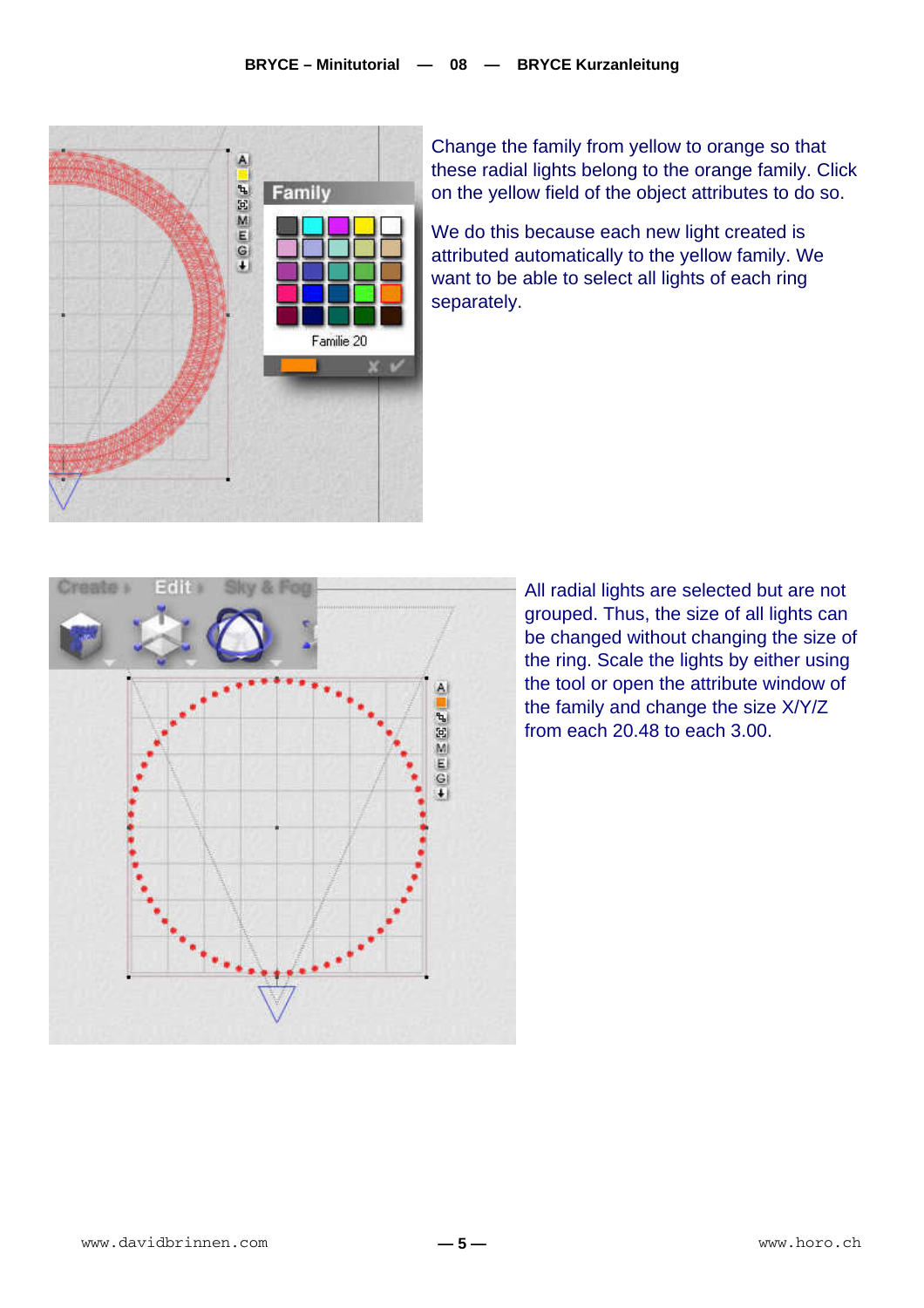



Now, the radial lights of the ring can be grouped together.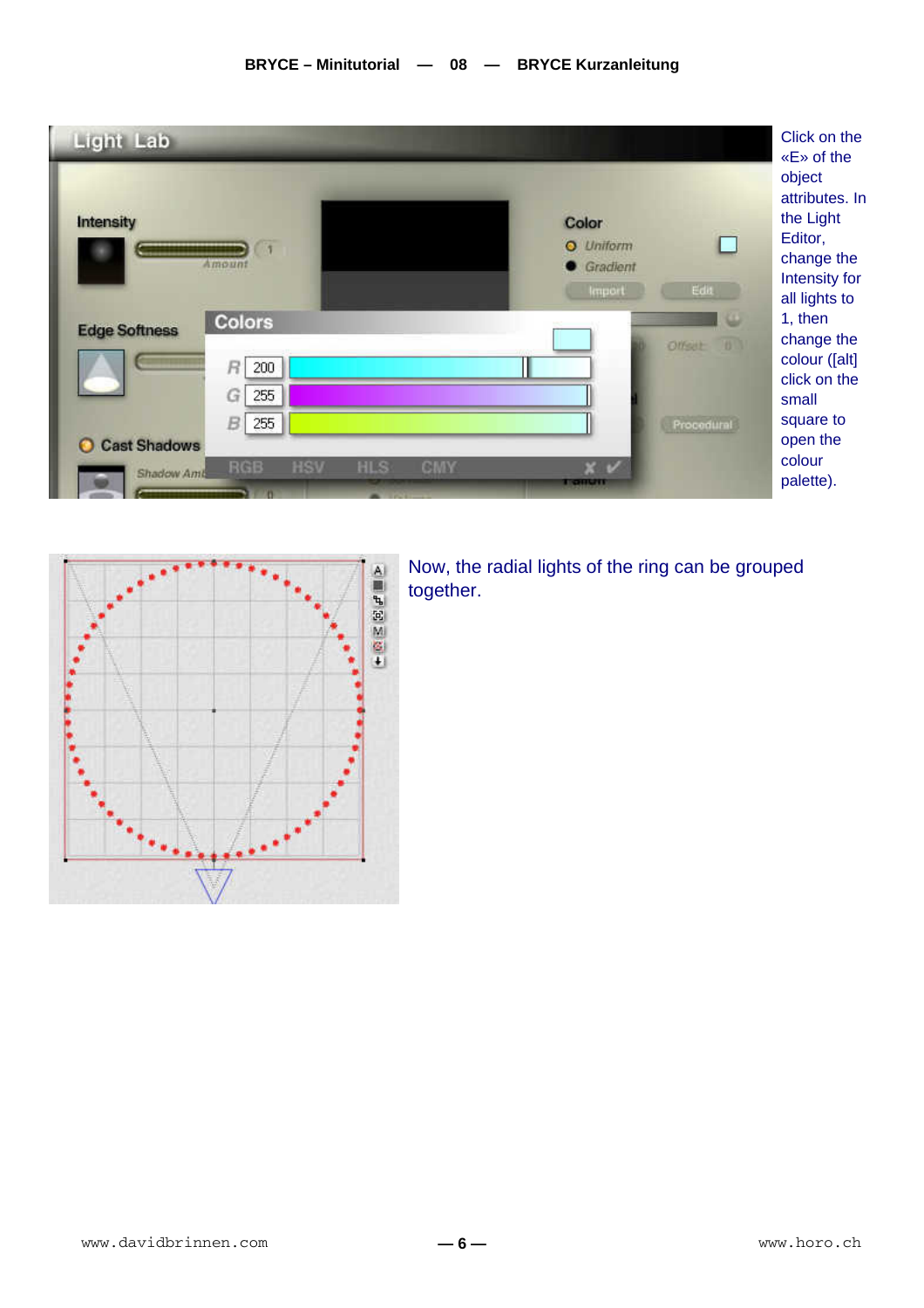

Use the rotation tool to turn the ring as appropriate. You will need some patience until the desired angle is aquired.



Create two more rings: [ctrl][c] - [ctrl][v], ungroup, chose another family colour, change colour and Intensity in Light Editor, group, move and rotate.